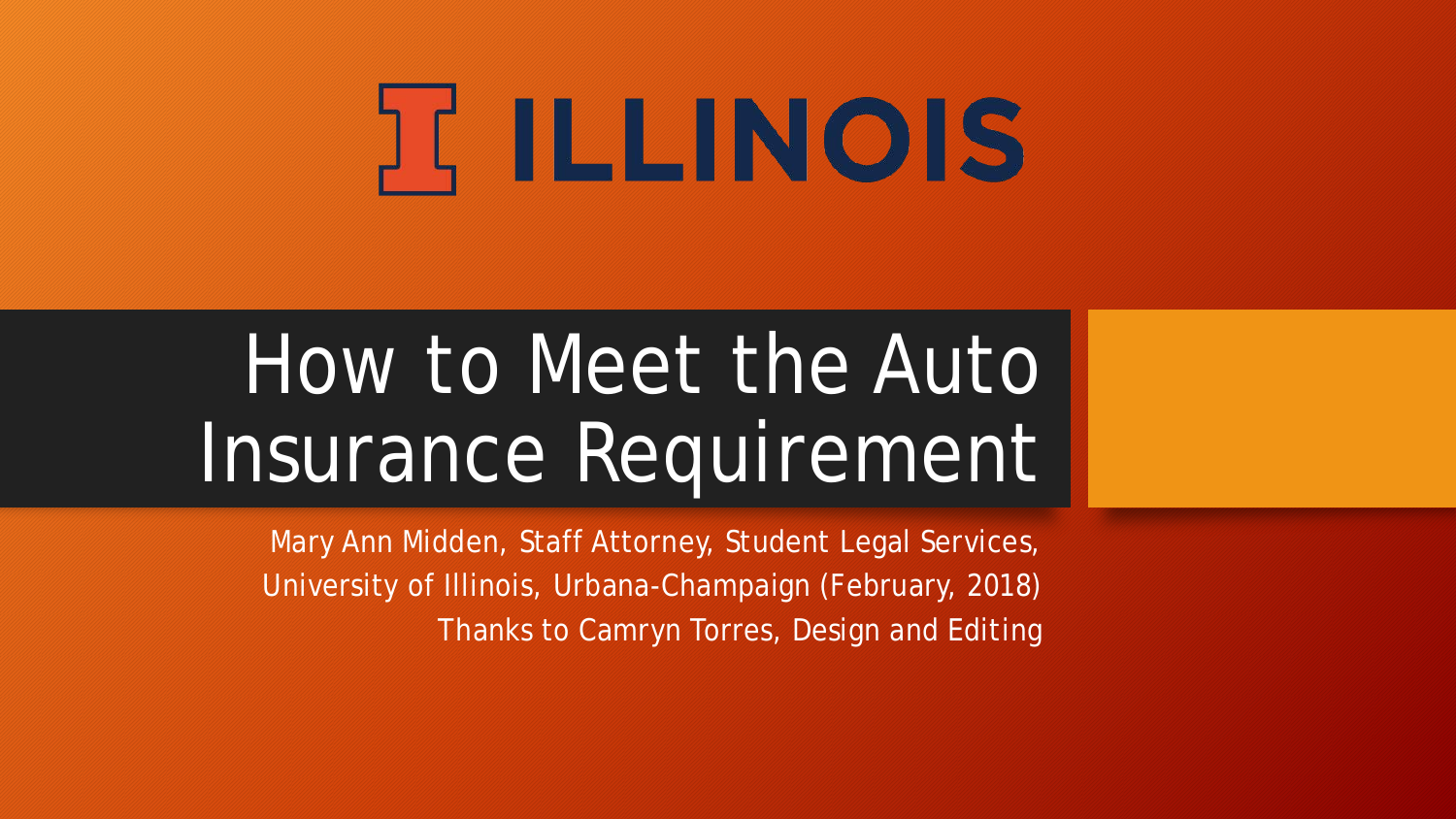#### What is the insurance policy for someone driving a car with Illinois plates?

- **REQUIRED to be covered by at least a minimum coverage insurance policy**
- Minimum coverage includes:
	- At least \$20,000 for bodily injury of 1 person in case of an accident
	- \$40,000 for bodily injury for more than 1 person in case of an accident
	- At least \$15,000 for property damage in case of an accident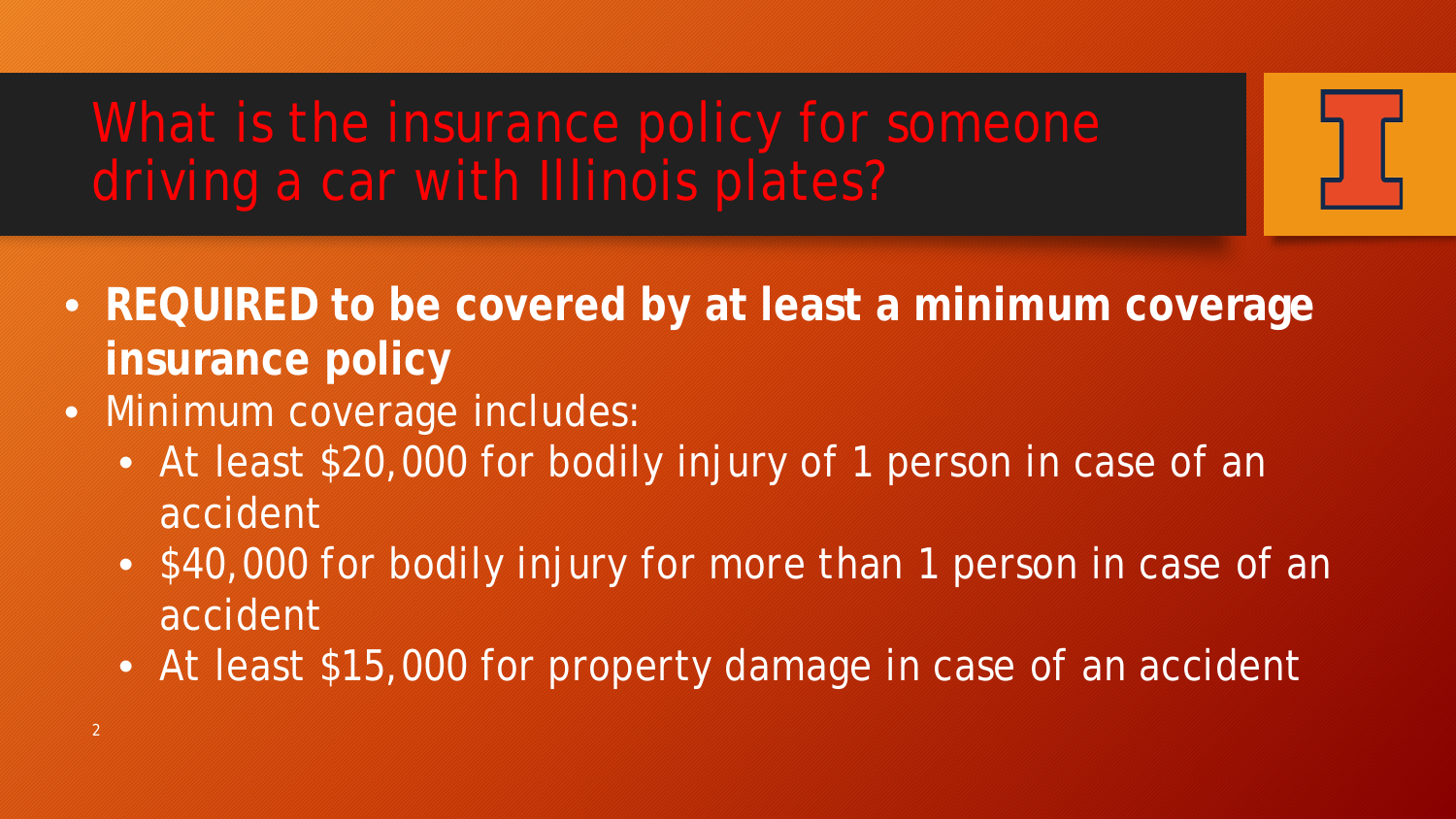#### Who does your insurance policy cover?

- 1. YOU, regardless of the car you are driving
- 2. The car listed in the policy
- 3. Any person named in the policy
- 4. Any person you only occassionaly allow to drive the covered car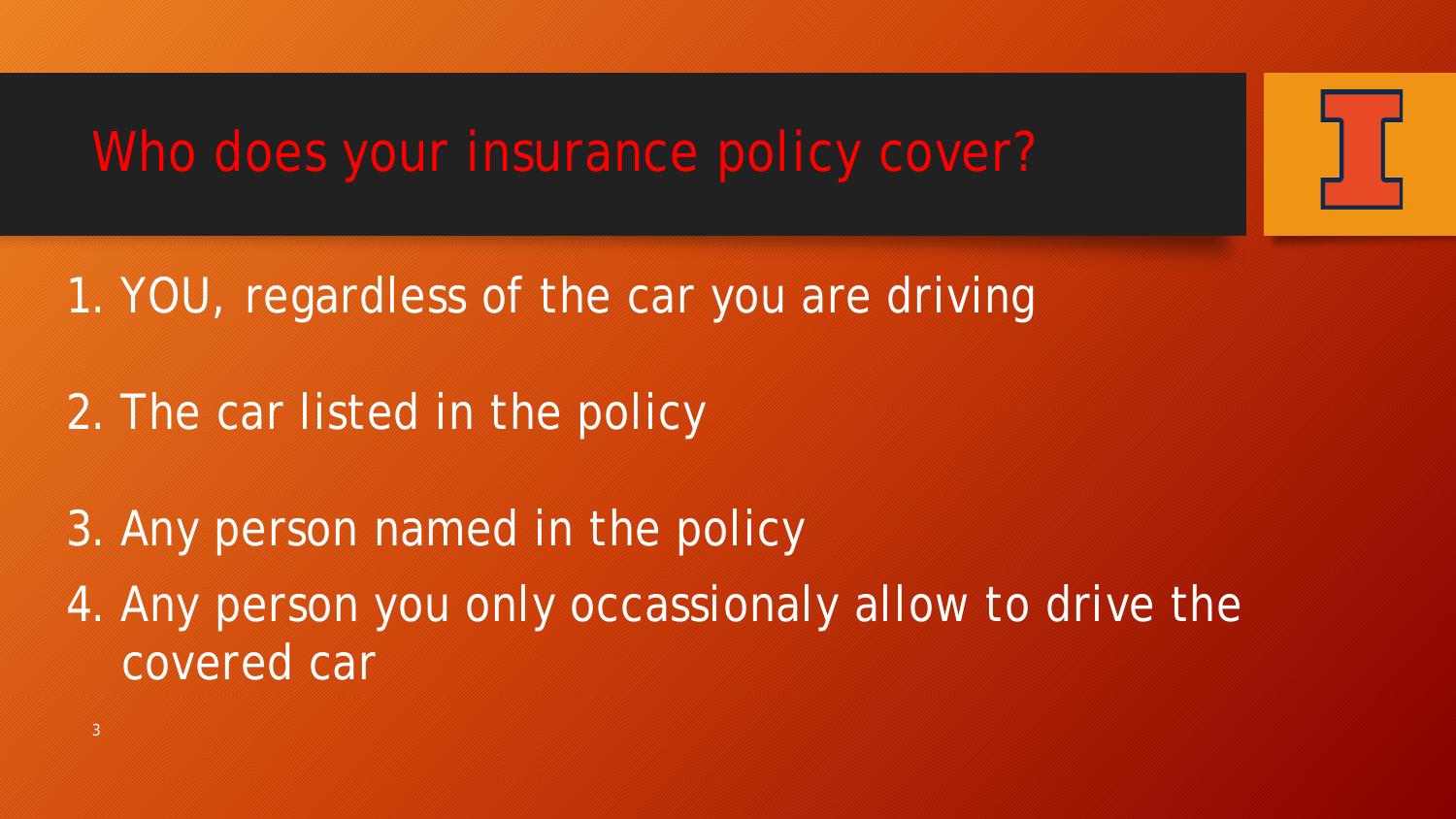### Who does your liability policy cover?

### • Pays

4

- for damage caused by you or other insured driver to another persons property, including their car, house, road sign, tree, and any other property you damage
- For bodily injury caused by you or other insured when driving
- only up to the coverage limits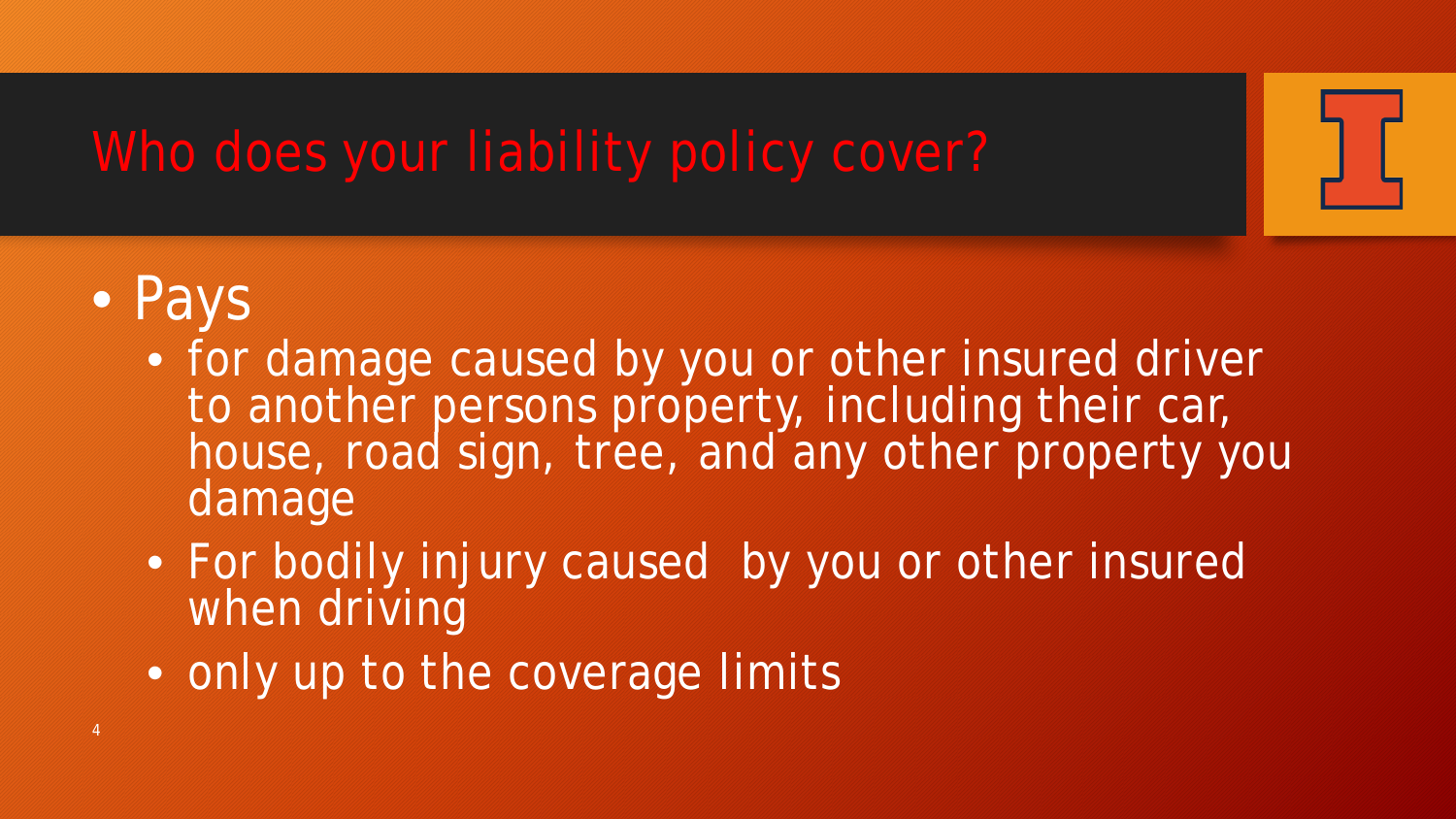#### What types of auto insurance coverages are offered?



#### **Liability Coverage**

• Pays for the damages you owe for damage to someone else or their property

#### **Collision Coverage**

• Pays for car repair if YOU caused the damage

#### **Comprehensive Coverage**

• Pays for car repair on your vehicle if something ELSE (tree limbs, hail, etc.) not caused by the car being driven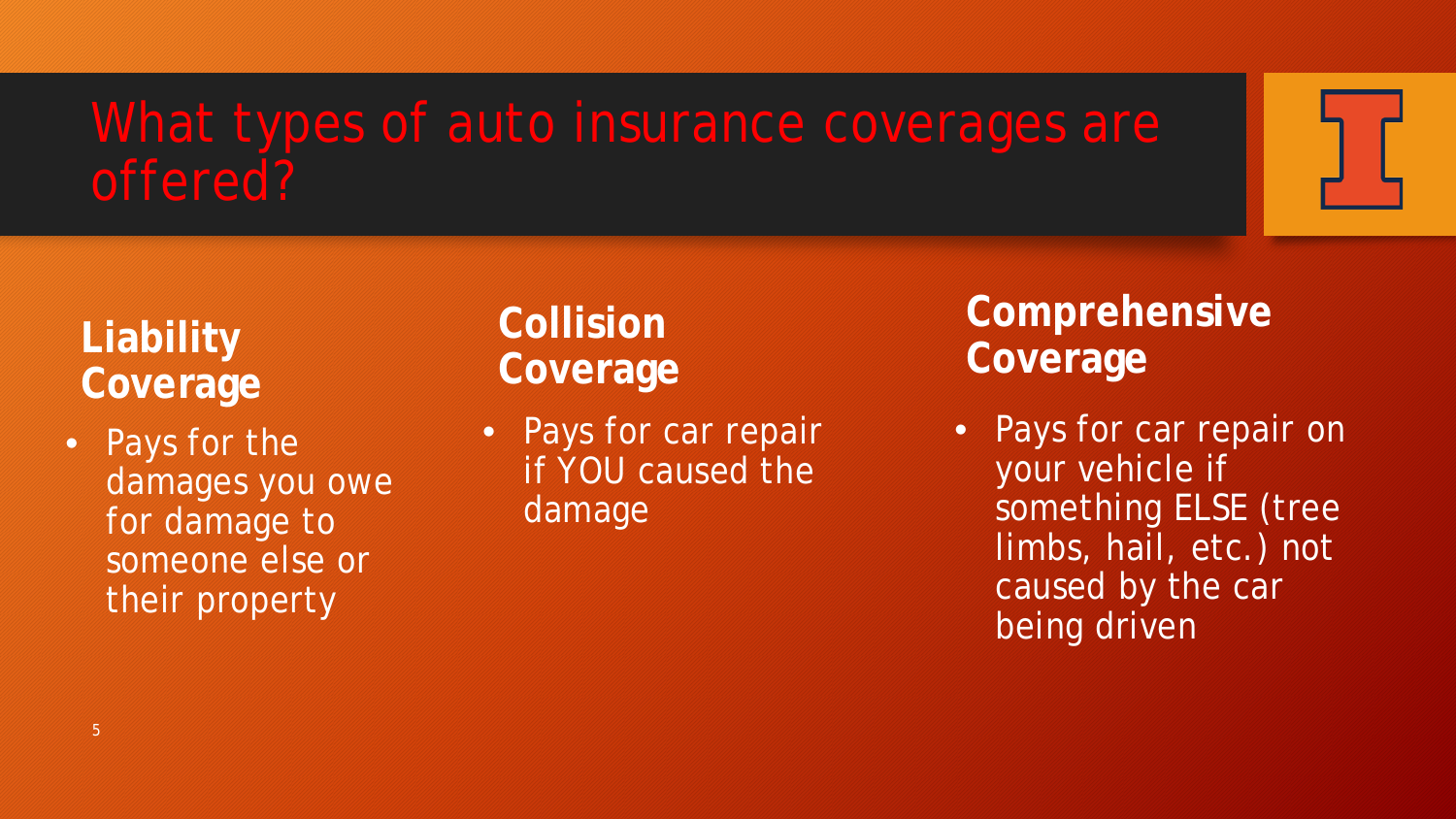#### What services does liability insurance provide?

- **If you have liability insurance, you must be accused of being more than 50% at fault to qualify as a claim against you (in most states)**
- 1. An adjuster to determine if you would likely be found more than 50% at fault
	- If at fault, negotiate a fair amount owed to other party
	- If agreement can't be made, they will provide an attorney to defend you if sued or someone to handle arbitration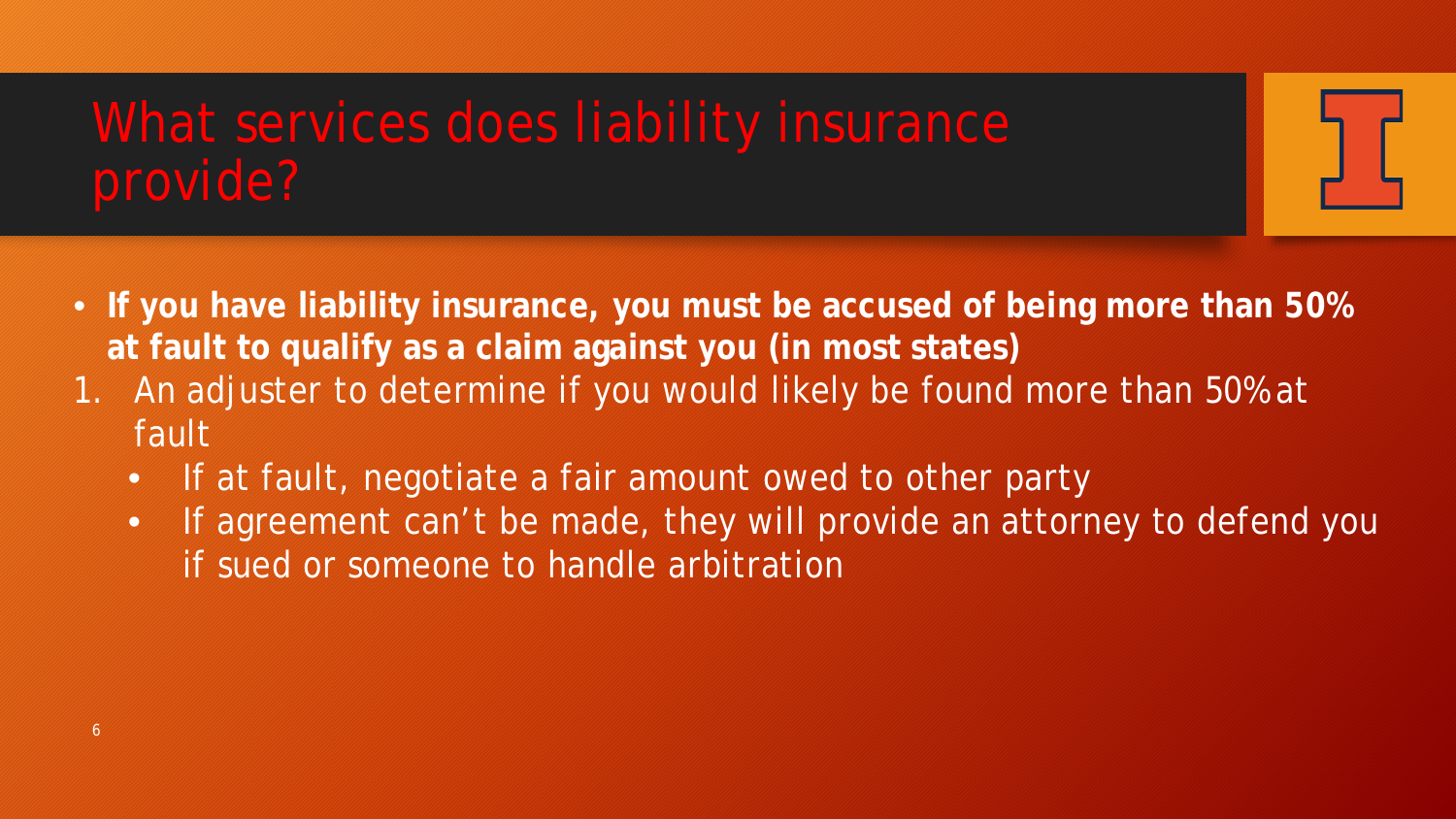#### What services does collision coverage insurance provide?

1.Negotiate with other party or their insurance company to get reimbursement for your vehicle, either cost of repairing vehicle or fair market value of car, usually whatever is less, to reimburse for their cost and your deductible, if you had to pay one

2.Storage costs if vehicle is not driveable after an accident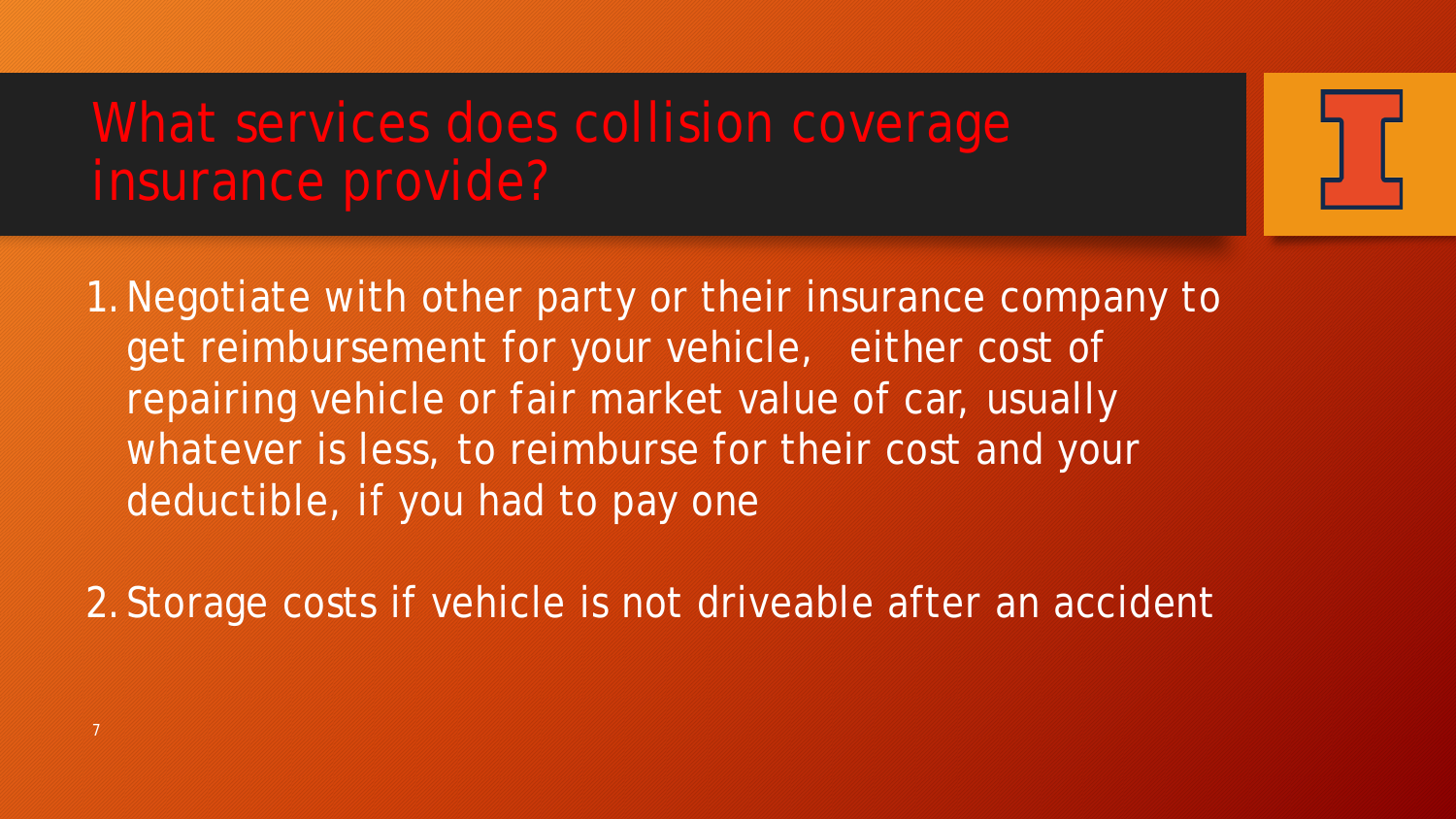#### *…continued*



- 3. Replacement value of the vehicle (if included in your policy)
- 4. Rental costs for a replacement car while your car is being repaired up to a certain amount per day for a certain number of days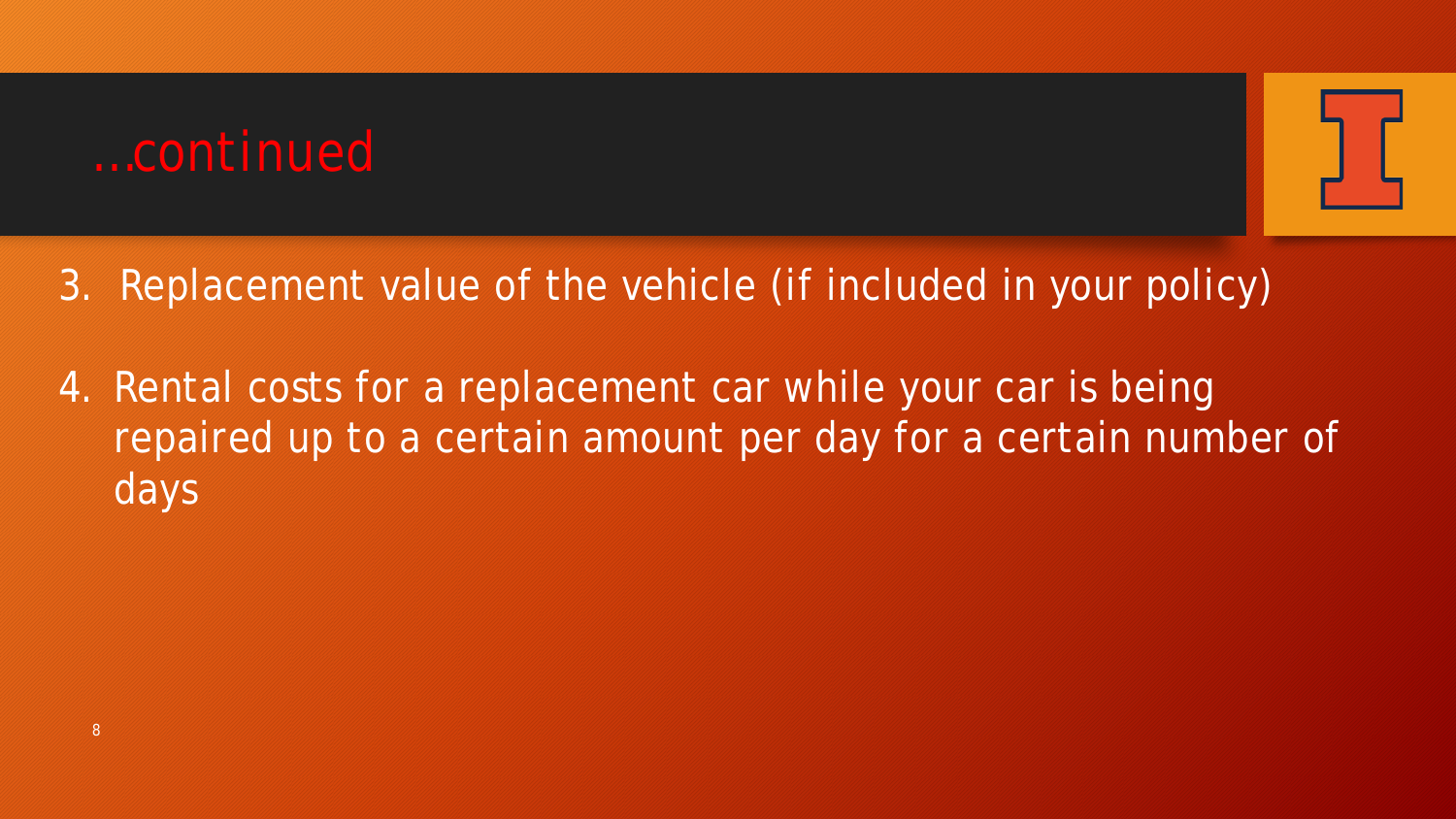#### What should you expect from your insurance company?



- Declaration of Coverage Page Sheet
	- Lists types of coverage you are carrying
	- The cost of each coverage
	- The amount the insurance company will pay on your behalf
	- Any deductibles you must pay
	- Your total premium
	- The person(s) covered by the policy
	- The vehicle covered by the policy
- Insurance Card
	- State the name of your agent if needed to be contacted
	- The policy number
	- Description of the vehicle covered
	- Names of the person(s) covered
	- Instructions to report a possible claim IF A POLICE OFFICER ASKS FOR THIS CARD WHEN STOPPED OR IN AN ACCIDENT AND YOU DO NOT HAVE IT, YOU WILL RECEIVE A TICKET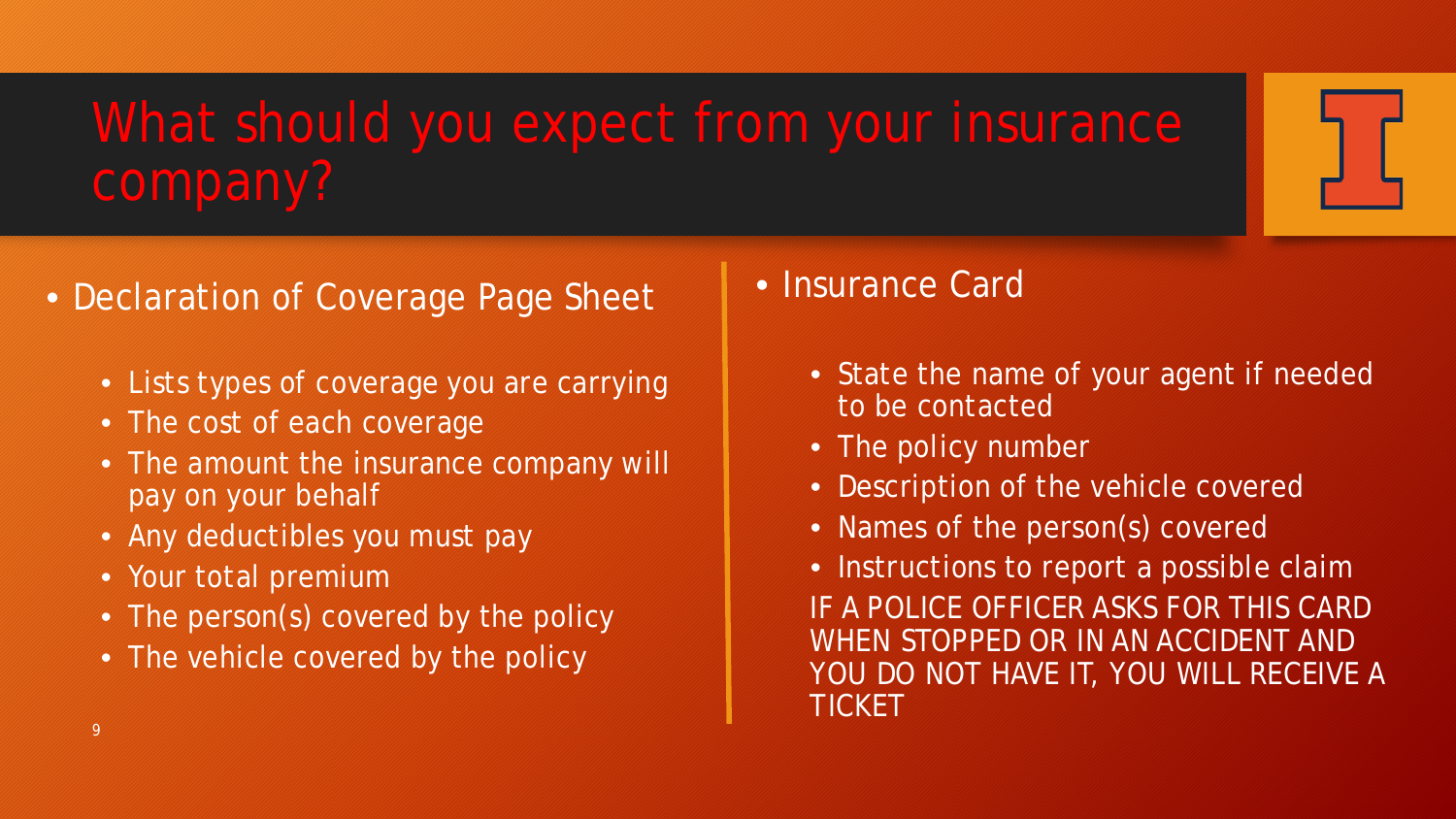#### *…continued*



#### **Declaration of Coverage Page Sheet <b>Insurance Card**

| <b>DECLARATIONS</b>                                                                                                                                                          | (Policy Number) 80-42910             |                                   | B.I.G. INSURANCE CONGLOMERATE<br>B.I.G. AUTO INSURANCE COMPANY<br>B.I.G. LIABILITY INSURANCE CO.<br><b>x</b> B.I.G. AUTO FINANCE COMPANY                                                           |  |                                                                                           |             |           |
|------------------------------------------------------------------------------------------------------------------------------------------------------------------------------|--------------------------------------|-----------------------------------|----------------------------------------------------------------------------------------------------------------------------------------------------------------------------------------------------|--|-------------------------------------------------------------------------------------------|-------------|-----------|
|                                                                                                                                                                              |                                      | (Previous Policy Number) 79-31241 |                                                                                                                                                                                                    |  | (COMPANY NAME)                                                                            |             |           |
| Policy Period:                                                                                                                                                               |                                      | 12-01 A.M. Standard Time          | From:                                                                                                                                                                                              |  | 08/21/98 To: 08/21/99                                                                     |             | 1 (Years) |
| Named Intured<br>and mailing address                                                                                                                                         |                                      | Daniel Lawrence<br>4029 Tree St.  | Middletown, Massachusetts<br>(Number, Street, Apartment, Town or City, County, State, Zip Code)                                                                                                    |  |                                                                                           |             |           |
|                                                                                                                                                                              | Description of Auto(s) or Trailer(s) |                                   |                                                                                                                                                                                                    |  |                                                                                           |             |           |
| Auto                                                                                                                                                                         | Year                                 |                                   | Trade Name - Model                                                                                                                                                                                 |  | VIN                                                                                       | Sym         | Age       |
| 1                                                                                                                                                                            | 1996                                 |                                   | Oldsmobile Cutlass                                                                                                                                                                                 |  | 1G3WH12M&T                                                                                | 7           | R         |
| $\overline{z}$                                                                                                                                                               |                                      |                                   | ×.                                                                                                                                                                                                 |  |                                                                                           |             |           |
| $\overline{\mathbf{3}}$                                                                                                                                                      |                                      |                                   |                                                                                                                                                                                                    |  |                                                                                           |             |           |
|                                                                                                                                                                              | Coverages                            |                                   | Coverage is provided where a premium and a limit of liability is shown for the coverage<br>Limit of Liability                                                                                      |  | Premium                                                                                   |             |           |
| Liability<br>A<br>Medical Payments<br>B.<br>C. Uninsured Motorists<br>D. Damage to your Auto<br>1. Callision Lass<br>2 Other Than Collision Loss<br>(Towing and Labor Costs) |                                      |                                   | \$100,000 each accident<br>\$1,000 each person<br>\$25,000 each accident<br>ACV minus \$ 100 Deductible<br>ACV minus \$ 100 Deductible<br>(\$25 each disablement)<br>(ACV means Actual Cash Value) |  | Auto 2<br>Auto 1<br>312<br>18<br>s<br>22<br>×<br>163<br>128<br>$\sim$<br>s<br><b>1. S</b> |             | Auto 3    |
|                                                                                                                                                                              | Endorsements made part of this       |                                   | PP 03 03 04 86 (T&L)                                                                                                                                                                               |  | <b>Endorsement Premium</b>                                                                | s           |           |
| Policy at time of issue:                                                                                                                                                     |                                      |                                   | PP 03 05 08 86 (LP)                                                                                                                                                                                |  | <b>Total Pramium</b>                                                                      |             | \$647     |
| Loss Payee:<br>(Name and address)                                                                                                                                            |                                      | 101 Wide Avenue                   | First Bank of Samlltown<br>Samlltown, Colorado                                                                                                                                                     |  |                                                                                           |             |           |
|                                                                                                                                                                              | (Countersignature Date)              | 08/21/98                          | (This policy shall not be valid unless countersigned by our authorized agent)                                                                                                                      |  | (Asmay at:) Samlltown, Colorado                                                           | hodes some) |           |

|                                                                                                                          |                                                                        | <b>TRAVELERS</b><br>POLICY DECLARATIONS                                           |  |  |  |  |  |  |
|--------------------------------------------------------------------------------------------------------------------------|------------------------------------------------------------------------|-----------------------------------------------------------------------------------|--|--|--|--|--|--|
| 1. Named Insured                                                                                                         |                                                                        | Your Agency's Name and Address                                                    |  |  |  |  |  |  |
|                                                                                                                          | LAURIE A TEST<br>PO BOX 88<br>TEST FALLS NY 13613                      | TEST SHORE ASSOCIATES<br>PO BOX 220<br>5415 WEST MAIN STREET<br>TEST NY 130310220 |  |  |  |  |  |  |
|                                                                                                                          | Your Policy Number : 123456789 101 3<br>Your Account Number : 12345678 | <b>Account Number</b>                                                             |  |  |  |  |  |  |
| 2. Your Total Premium for the Policy Period is \$373,00<br>The policy period is from June 19, 2002 to December 19, 2002. |                                                                        |                                                                                   |  |  |  |  |  |  |
| 3. Your Vehicles                                                                                                         |                                                                        | <b>Identification Numbers</b>                                                     |  |  |  |  |  |  |
| ı<br>$\overline{2}$                                                                                                      | 1996 DODGE CARAVAN<br>1978 CHEVR 2 DOOR                                | 2B3FD4567TR890123<br>1123045678901                                                |  |  |  |  |  |  |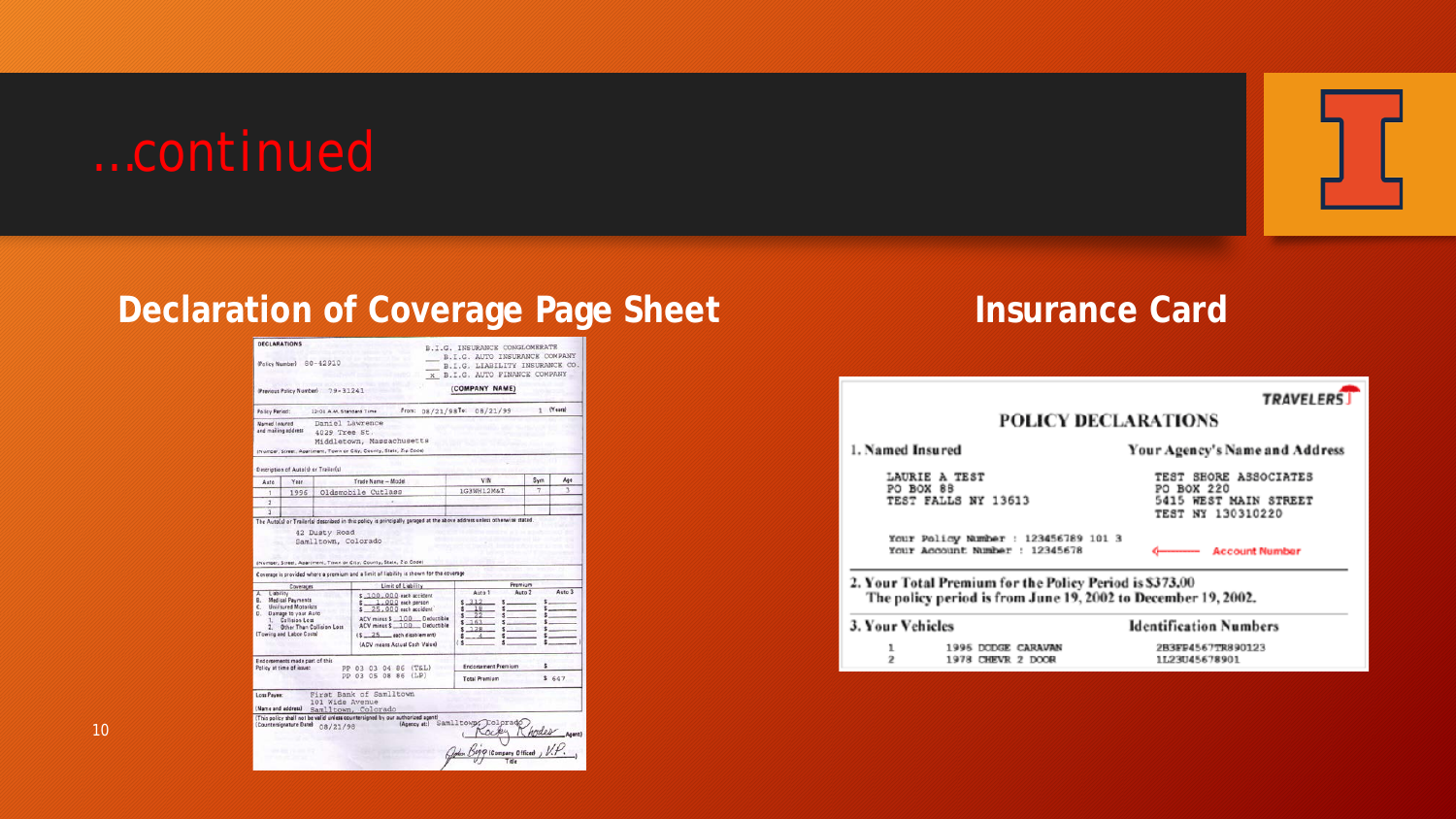#### What should you do when driving a friend's car?

- Make sure your policy will cover damages in case of an accident up to the fair market value of the vehicle
- If you do not have coverage, make sure your friend's insurance covers collision up to the damages of their car
- Ask where the insurance card is in case of an accident
- If they do not have coverage, do NOT drive the car unless your insurance would cover damages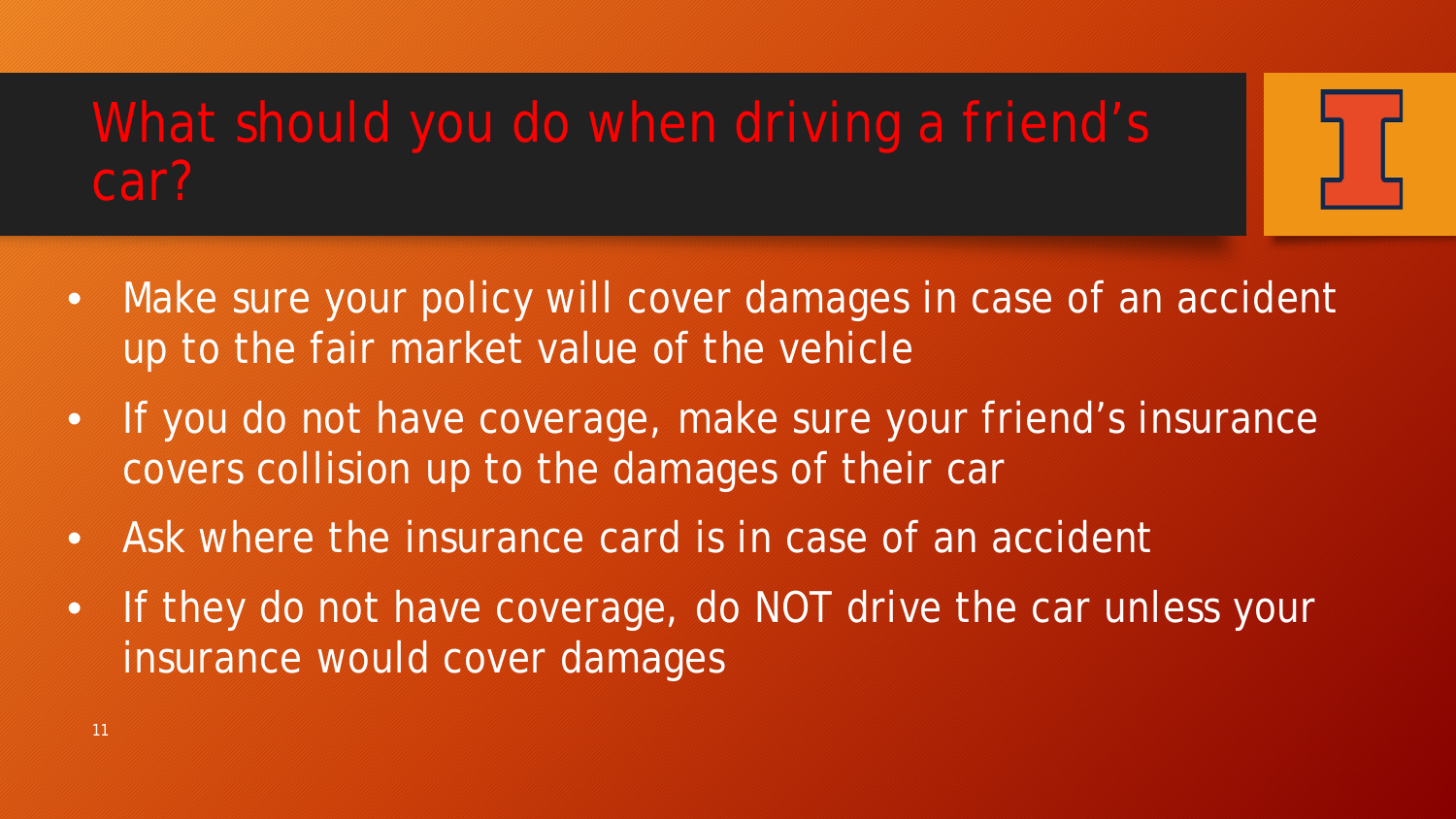#### What is the difference between repairing your car and a total loss and salvage value?

- Your insurance provider will only pay to repair damages if the value of the car is more expensive than the cost of repairs
- Many companies decrease the value of the car based on model, year, mileage, area sold and bought and overall condition before the accident
- If the repair cost exceeds this value, it is considered a total loss

#### **Car repair Total Loss and Salvage Value**

- If the damage to your vehicle is considered "totaled," it still has value
- It will be sold for the parts not damaged and in good enough
	- This is called the salvage value and can be substantial
- Some companies buy cars based on their salvage value the insurance company will receive
- When getting reimbursed for total loss of the vehicle, include salvage value